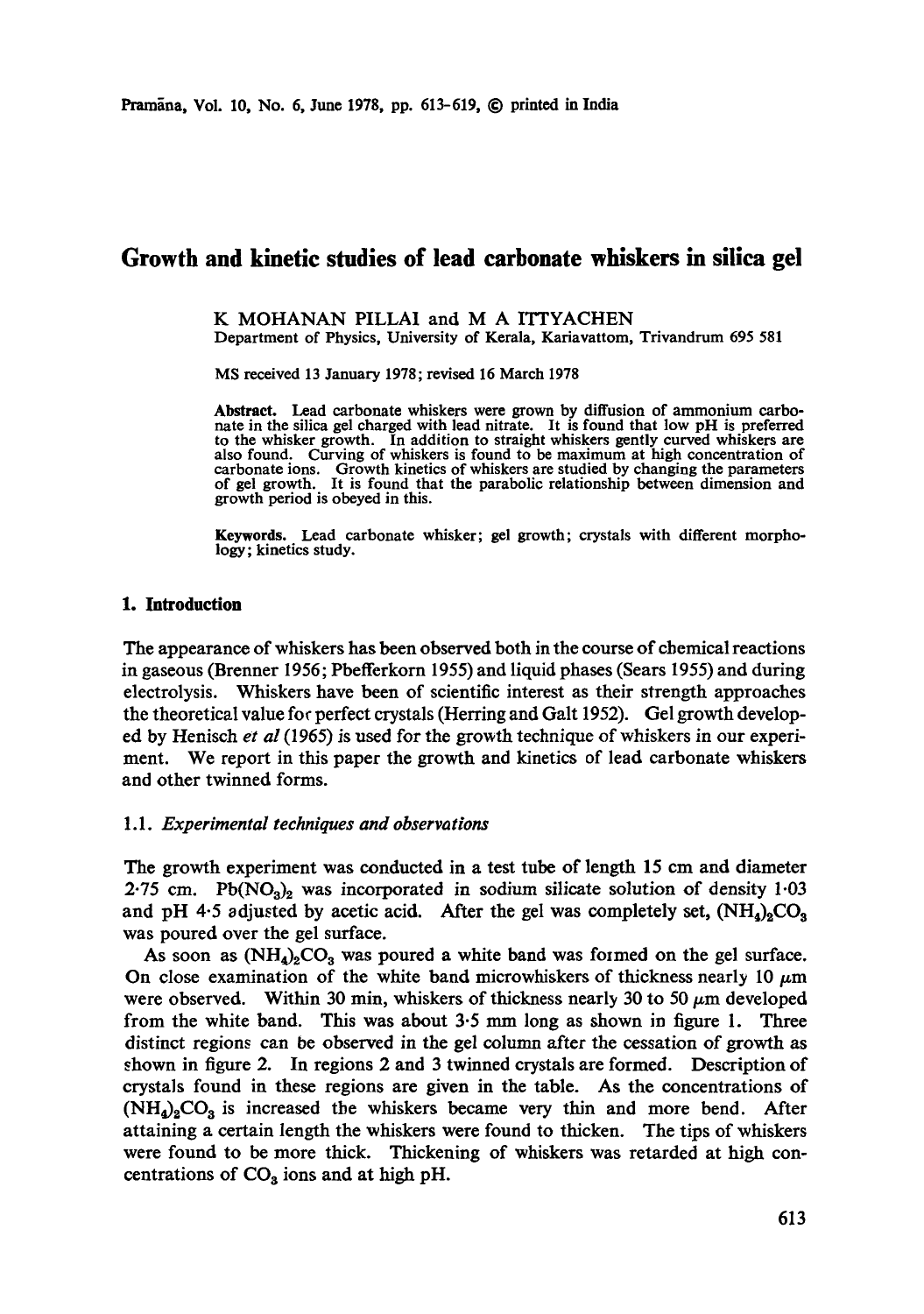| рH  | Region             | Description of crystals                                                                        |
|-----|--------------------|------------------------------------------------------------------------------------------------|
| 4.5 |                    | Straight and curved whiskers                                                                   |
|     | 2                  | Crossed and contact twinned crystals                                                           |
|     | 3                  | Twinned sixlings elongated along c-axis<br>forming stout hexagons with rounded<br>terminations |
| 7-8 | Liesegang<br>rings | Interpenetrated needle-like crystals in<br>groups                                              |

**Table** 1. Description of crystals formed in different regions

Experiments were conducted to see the effect of pH on the growth of these crystals. At pH above 4.5 star like whiskers were formed while the number of twinned forms at regions 2 and 3 increased considerably. This may be due to the increase in nucleation centres at high pH values. Above a pH value of 6 there is a danger of production of lead silicate. Below 4.5 pH the number of crystals in regions 2 and 3 considerably decreased and below 4 only region 1 remains. At very low pH clusters and groups of microcrystalline recticulated networks were formed. This may be due to the distruction of the gel due to the production of  $CO<sub>2</sub>$  and subsequent increase in flow of carbonate ions. Liesegang rings (Liesegang 1926) were formed when  $Pb(NO<sub>3</sub>)<sub>2</sub>$ was placed over a gel of pH between 7 and 8 containing  $(NH_4)_2CO_3$ . Description of crystals found in these rings are given in the table. Some irregular forms were formed below the rings. This may be due to the inclusion of more silica at high pH.

### **2. Growth kinetics of whiskers**

Growth kinetics of  $PbCO<sub>3</sub>$  whiskers in silica gel were studied by changing the growth parameters.

# 2.1 The *variation of age of gels*

Gels of different ages were prepared by allowing the gel containing  $Pb(NO<sub>3</sub>)<sub>2</sub>$  to set in open air for different times. For all other experiments the growth apparatus is tightly closed. Growth rates were measured after  $(NH_4)_2CO_3$  solution was placed on the surface of the gel. It was found that as the age of the gel increased growth rate decreased. Figure 3 shows the relation between square of the length and time.

## 2.2. The variation of concentration of  $Pb(NO<sub>3</sub>)<sub>2</sub>$

Experiments were conducted by changing the concentrations of  $Pb(NO<sub>3</sub>)<sub>2</sub>$  alone. It is interesting to note that growth rate decreased as the concentration of  $Pb(NO<sub>3</sub>)<sub>2</sub>$ increased. Parabolic relation between length and time is given in figure 4.

## 2.3. The variation of concentration of  $(NH_4)_2CO_3$

Growth rate measurements were repeated by altering the concentration of  $(\text{NH}_4)_{2}\text{CO}_3$ alone. It was found that as the concentration of  $(NH_4)_2CO_3$  increased growth rate also increased. Parabolic relation between length and time is shown in figure 5.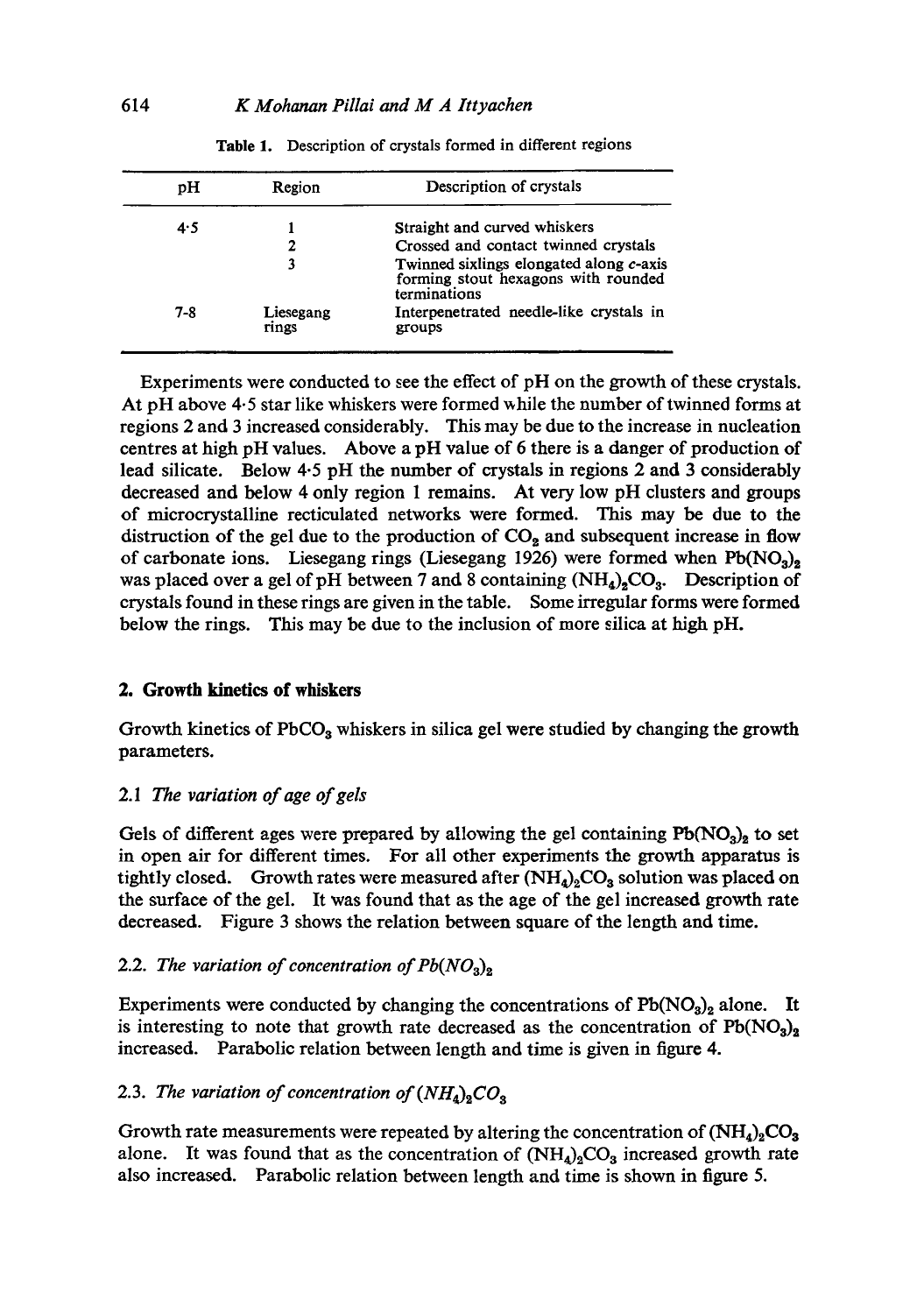

Figure 1. Lead carbonate whiskers  $(\times 25)$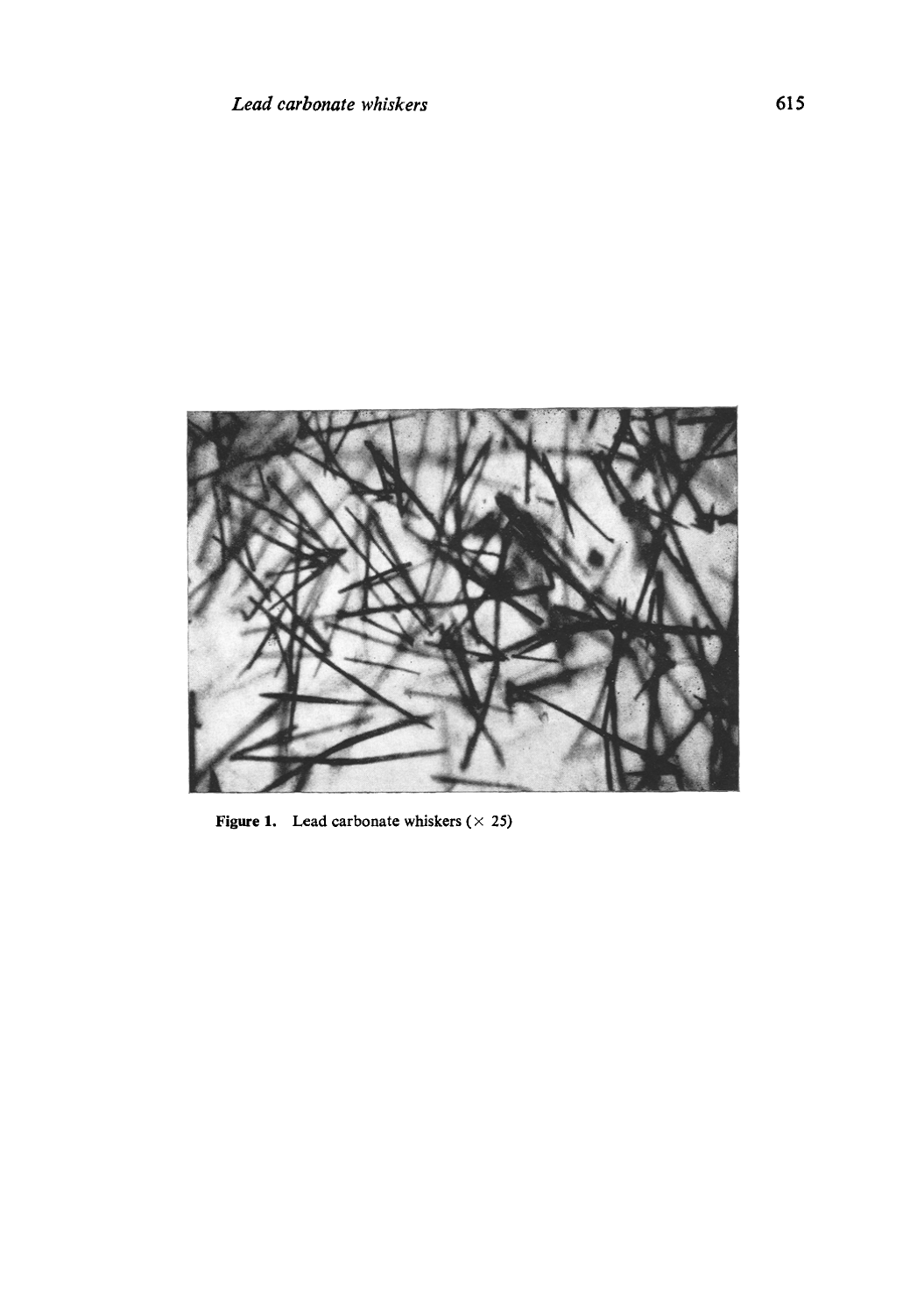

Figure 3. Plot of square of the length of whiskers vs time of growth for whiskers grown in gels of

2.4. *The variation of pH of gels* 

The pH value of the gel is varied by using different volumes of  $9.1\%$  acetic acid and 16-7% nitric acid keeping the total volume the same. Growth rate measurements showed that growth rate decreased as the pH decreased. Figure 6 shows relation between square of length and time.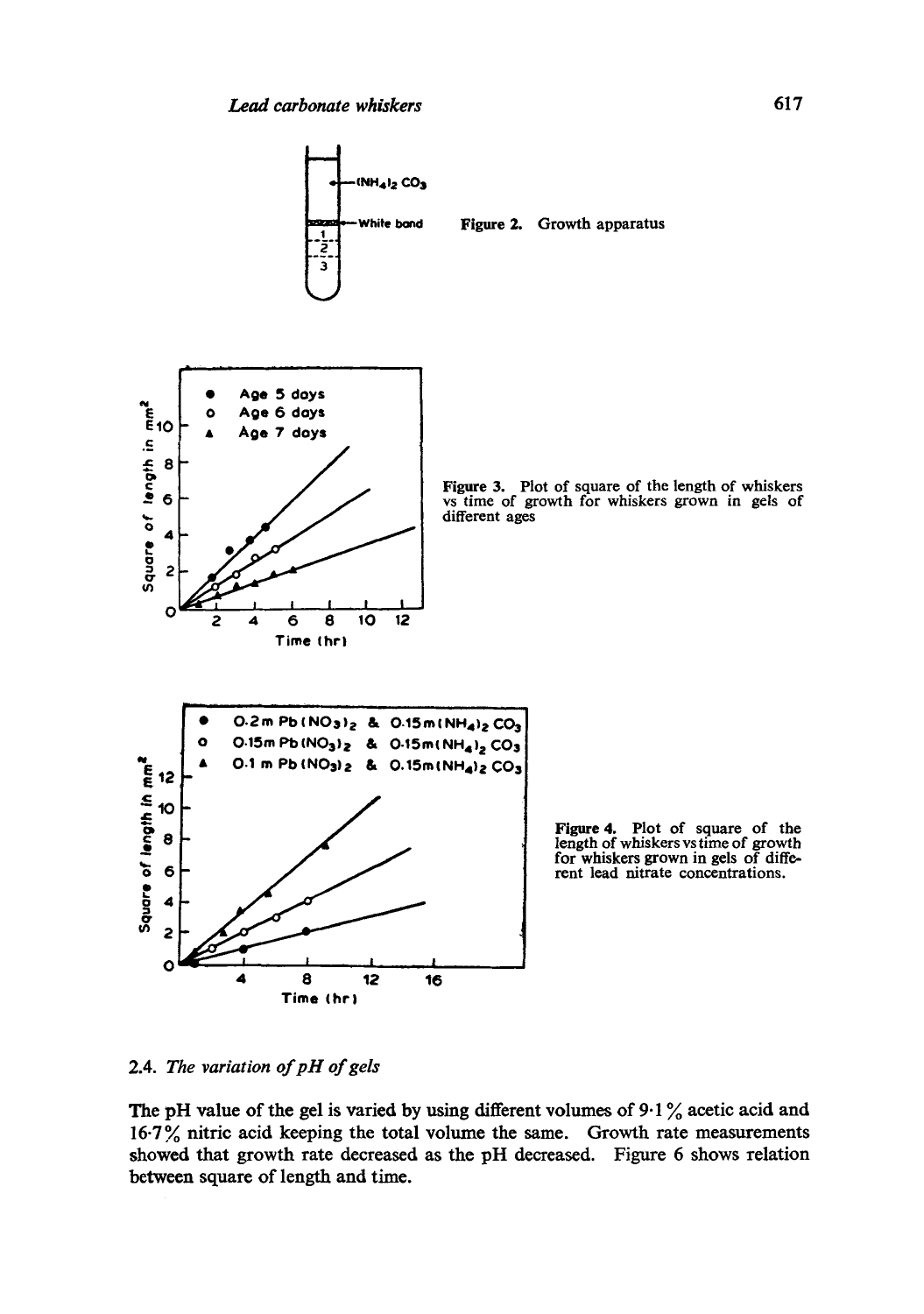

**Figure 5.** Plot of square of the length of whiskers vs time of growth for whiskers at different  $(NH_4)_2CO_3$ concentrations.

Figure 6. Plot of square of the length of whiskers vs time of growth for whiskers grown in gels of various pH values.

## **3. Discussion**

In systems which depend on the diffusion of one reagent through a gel charged with another, the average crystal growth rate is greater near the top of the diffusion column where the concentration gradient is high. This high concentration favours the growth of lead carbonate whiskers (Hamamura and Nagakura 1976). Lead carbonate is formed by the reaction of lead nitrate and ammonium carbonate according to the relation

$$
\mathrm{Pb}(\mathrm{NO_3})_2 + (\mathrm{NH_4})_2\,\mathrm{CO_3} \rightarrow \mathrm{PbCO_3} + 2\mathrm{NH_4SO_3}.
$$

Lead carbonate crystallizes in the orthorhombic form in which twinning is most common. This may be due to the irregularities introduced in the early stage of its development and change in the supply of the nutrients towards the surface of the crystal at the latter stage (Dana 1958).